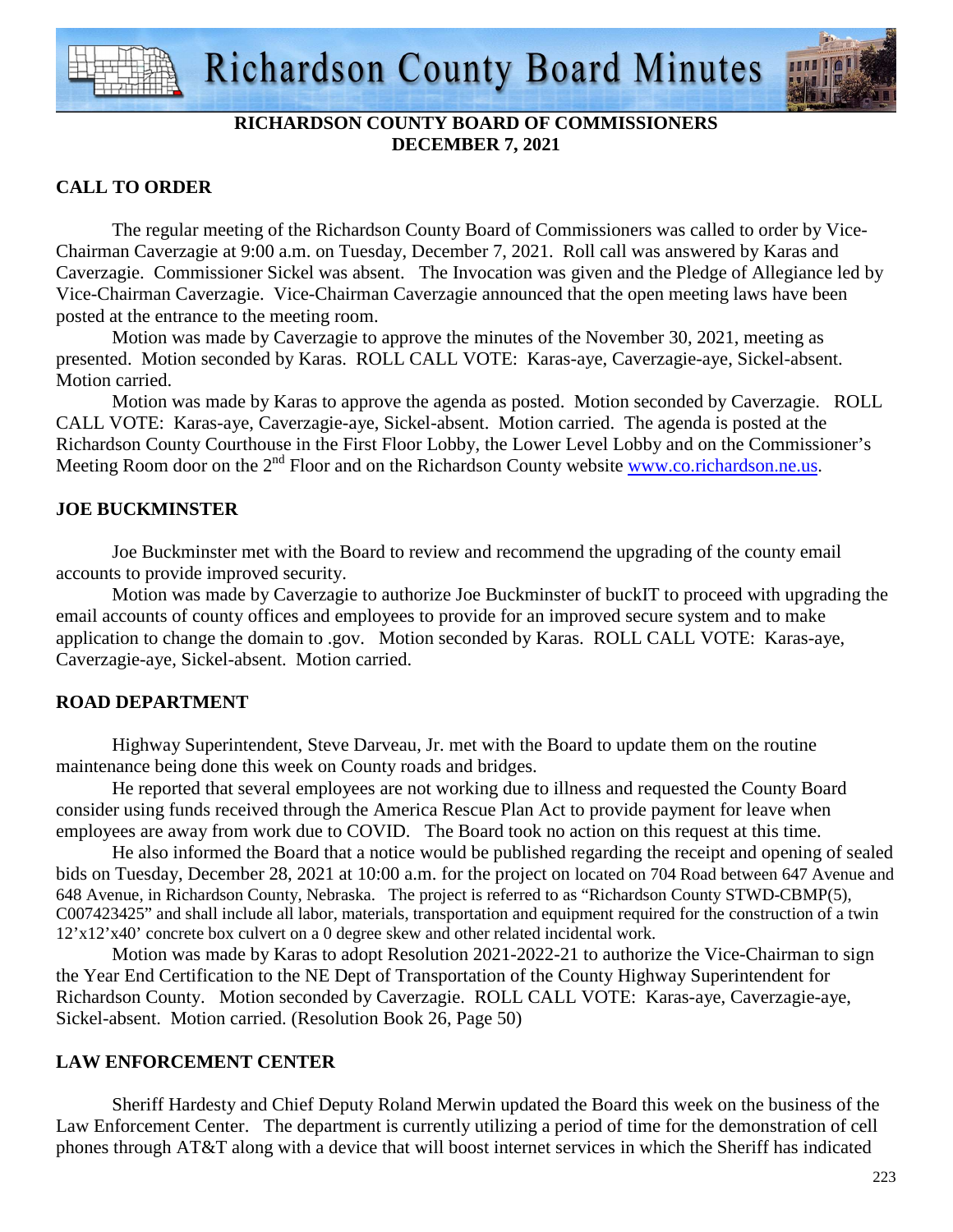

that service is much more accessible. It was also reported that a patrol unit hit a deer earlier this morning.

 The Sheriff also reported that the department has received an additional grant for the period of December 17, 2021 through January 1, 2022, "Drive Sober Get Pulled Over". These grant funds will be used to fund the overtime incurred by the deputies during this grant period to enforce the laws of driving while intoxicated.

December 7, 2021 (Cont.)

## **FOUR COUNTY COLLABORATIVE TEAM**

 Laura Osborne of the Four County Collaborative Team informed the Board of the efforts the group is doing to make known of the items the communities within the 4 County area needing assistance with which include: affordable housing, after school activities for 8-12, child care providers, behavioral and mental health needs, senior citizens needs and resource coordination. Grants are being sought to assist in providing funding for some of these needs.

## **4 COUNTY JUVENILE SERVICES AND DIVERSION**

 Linda Volker, Nemaha County Attorney's Office and the Lead Project Contact person of the 4 County Juvenile Services Aid Grant presented the FY2023 Community-based Juvenile Services Aid application for the July 1, 2022 through June 30, 2023 for approval. Richardson County's portion of the grant funds to be received is \$12,453.00 with no matching funds required from the County.

 Motion was made by Caverzagie to approve the FY2023 Community-based Juvenile Services Aid grant application as presented to be submitted to the NE Crime Commission. Motion seconded by Karas. ROLL CALL VOTE: Karas-aye, Caverzagie-aye, Sickel-absent. Motion carried.

## **CORRESPONDENCE/OTHER**

## **Fee Reports**

 Reports were approved for the following officials for fees collected during the month of November, 2021:

| Mary L. Eickhoff, County Clerk      | $\frac{\$}{233.25}$ |
|-------------------------------------|---------------------|
| Mary L. Eickhoff, Register of Deeds | \$13885.50          |
| Pam Scott, Clerk of District Court  | \$1006.00           |

## **Monthly Operating Statement**

The Board reviewed the monthly operating statement for November, 2021.

## **Designate Official Newspaper**

Motion was made by Karas to designate the FC Journal as the official newspaper for the County of Richardson County, Nebraska, for the year 2022. Motion seconded by Caverzagie. ROLL CALL VOTE: Karas-aye, Caverzagie-aye, Sickel-absent. Motion carried.

## **CLAIMS**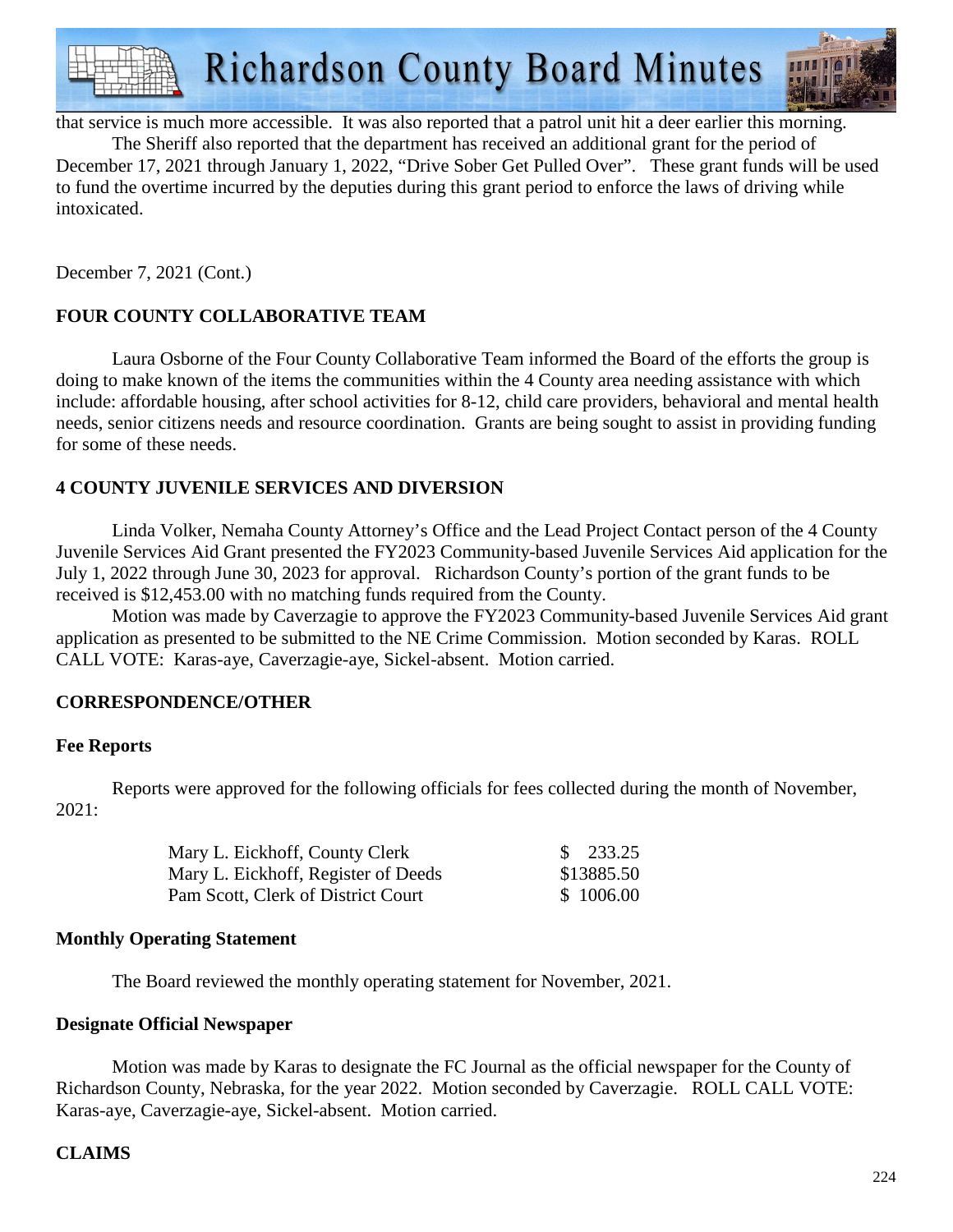

Motion was made by Karas to allow the payment of all claims that were submitted today. Motion seconded by Caverzagie. ROLL CALL VOTE: Karas-aye, Caverzagie-aye, Sickel-absent. Motion carried.

> *(The claims listed below are available for public inspection at the office of the County Clerk during regular business hours.)*

## **GENERAL FUND**

| Brite, supp                    | 10431.00 |
|--------------------------------|----------|
| Datashield, serv               | 46.75    |
| Falls City Mercantile, supp.   | 33.95    |
| Falls City Sanitation, serv    | 40.00    |
| Falls City Utility Dept., serv | 5343.44  |
| Farm & City Supply, supp       | 411.04   |
| Galls, supp                    | 657.98   |
| General Fire & Safety, supp    | 260.00   |
| December 7, 2021               |          |

CLAIMS (Cont.)

#### GENERAL FUND (Cont.)

| Handley Law Office, serv                                                      | 4815.00     |
|-------------------------------------------------------------------------------|-------------|
| CR21-284 S. Lunsford, CR21-122 D. Baxter, CR20-32 D. Baxter, CR21-117 M. Dean |             |
| Jennes Distribution, supp.                                                    | 11354.30    |
| Microfilm Imaging Systems, serv                                               | 110.00      |
| Midwest Mobile Radio Service, serv                                            | 30.00       |
| Midwest Special Services, serv                                                | 378.00      |
| MIPS, serv                                                                    | 2976.55     |
| National Assoc. of County Officials, dues                                     | 450.00      |
| NE Assoc. of County Officials, dues                                           | 1583.06     |
| NE Public Health Environmental Lab, serv                                      | 105.00      |
| <b>OneNeck IT Solutions, serv</b>                                             | 194.05      |
| Petersen Reporting, serv                                                      | 212.46      |
| Quill, supp                                                                   | 26.98       |
| <b>Richardson County Court, fees</b>                                          | 1144.56     |
| Richardson County Sheriff, fees                                               | 1278.63     |
| Richardson County Sheriff Petty Cash, reimb                                   | 351.31      |
| Road & Bridge Fund, tax                                                       | 3271.38     |
| SumnerOne, serv                                                               | 38.00       |
| True Value, supp.                                                             | 158.43      |
| University of KS, serv                                                        | 35.00       |
| Verizon, serv                                                                 | 381.11      |
| Weaver & Merz, reimb                                                          | 1088.18     |
| Wolfe's, supp                                                                 | 546.38      |
| <b>TOTAL GENERAL FUND</b>                                                     | \$47,752.54 |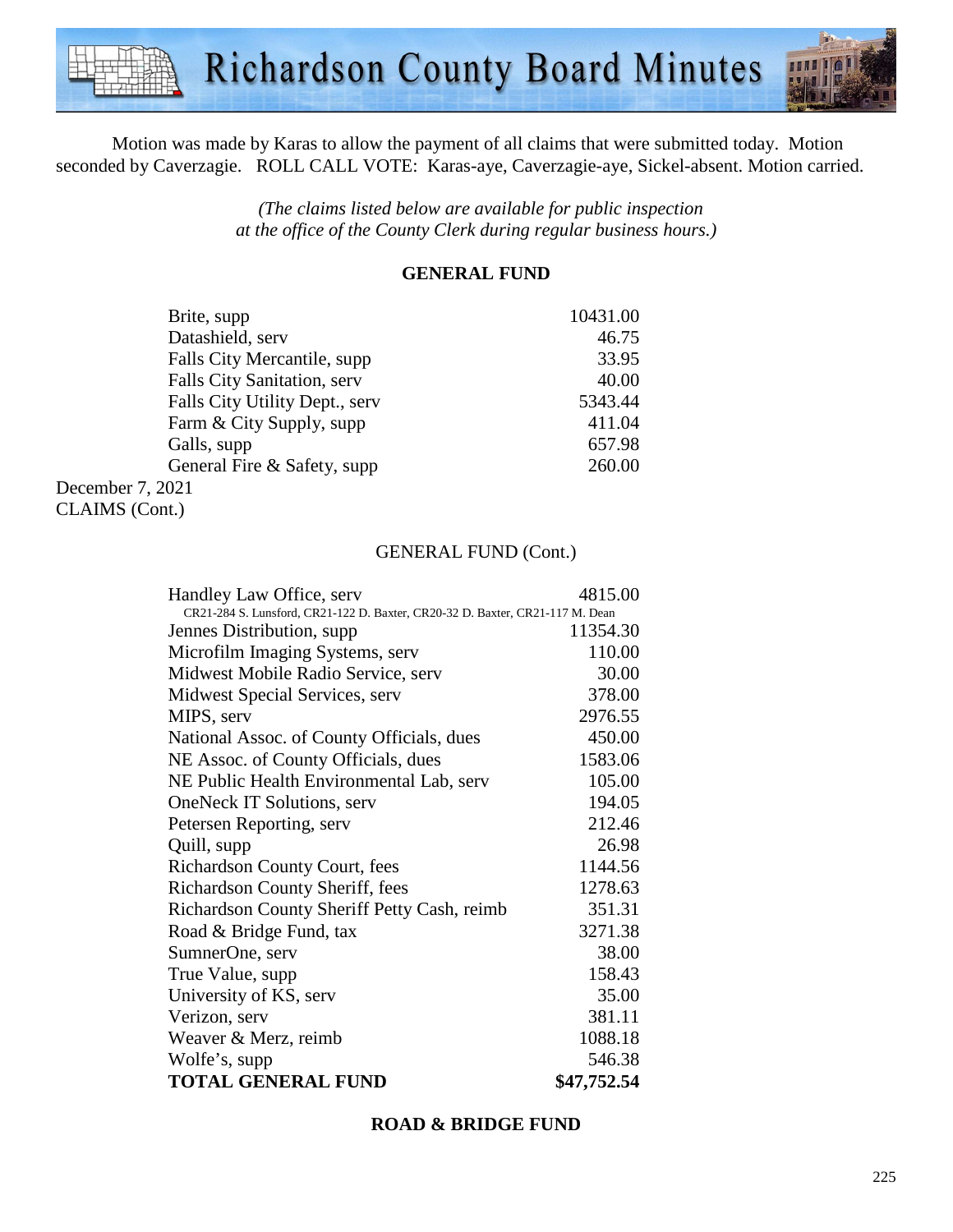# **Richardson County Board Minutes**



| Agco Finance, supp                  | 5.34        |
|-------------------------------------|-------------|
| Capital One Trade Credit, supp      | 117.47      |
| Culligan, serv                      | 43.75       |
| Diversified Drug Testing, serv      | 108.00      |
| Falls City Auto Supply, supp        | 121.38      |
| Falls City Utility Dept., serv      | 450.64      |
| Farm & City Supply, supp            | 88.83       |
| Farmer's Repair, supp               | 15.00       |
| Hamm, rock                          | 4548.57     |
| <b>Inland Truck Parts, supp</b>     | 274.32      |
| Lewis Implement Co., supp           | 4.62        |
| Martin Marietta Materials, rock     | 11383.98    |
| Midwest Engineering, serv           | 32750.00    |
| Mr. Automotive, supp                | 87.34       |
| NPPD, serv                          | 31.58       |
| NMC, supp                           | 1106.31     |
| OPPD, serv                          | 45.60       |
| O'Reilly Automotive, supp           | 12.98       |
| Quill, supp                         | 17.17       |
| Salem, Village of, serv             | 21.90       |
| Sapp Bros., fuel                    | 1242.50     |
| Truck Center Companies, supp        | 5515.80     |
| Unifirst, supp                      | 45.49       |
| <b>TOTAL ROAD &amp; BRIDGE FUND</b> | \$58,038.57 |

## **REG OF DEEDS P&M FUND**

| MIPS, serv                       | 300.96   |
|----------------------------------|----------|
| <b>REG OF DEEDS P&amp;M FUND</b> | \$300.96 |

December 7, 2021 CLAIMS (Cont.)

#### **INHERITANCE TAX FUND**

| \$242,850.00 |
|--------------|
| 3750.00      |
| 231600.00    |
| 7500.00      |
|              |

\_\_\_\_\_\_\_\_\_\_\_\_\_\_\_\_\_\_\_\_\_\_\_\_\_\_\_\_\_\_\_\_\_ \_\_\_\_\_\_\_\_\_\_\_\_\_\_\_\_\_\_\_\_\_\_\_\_\_\_\_\_\_\_\_\_\_

#### **ADJOURNMENT**

Motion was made by Caverzagie to adjourn the meeting at 11:39 a.m. Motion seconded by Karas. ROLL CALL VOTE: Karas-aye, Caverzagie-aye, Sickel-absent. Motion carried. The Board will meet again on Tuesday, December 14, 2021 at 9:00 a.m. in the Commissioner's Meeting Room, Courthouse, Falls City. The agenda is kept current at the County Clerk's Office.